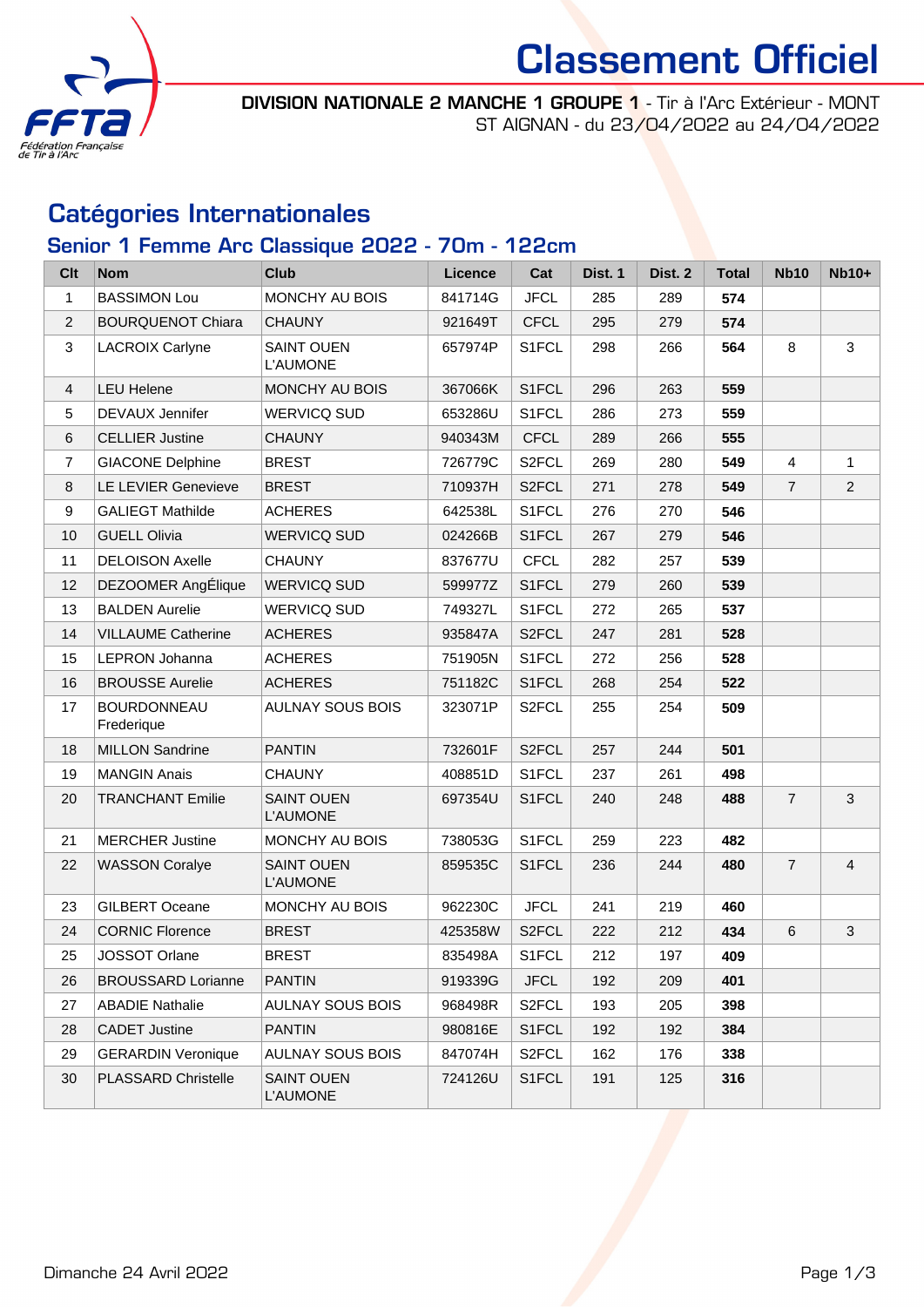

# Classement Officiel

DIVISION NATIONALE 2 MANCHE 1 GROUPE 1 - Tir à l'Arc Extérieur - MONT ST AIGNAN - du 23/04/2022 au 24/04/2022

#### Senior 1 Femme Arc Classique 2022 - 70m - 122cm (Suite)

| Clt | <b>Nom</b>               | Club                          | Licence | Cat   | Dist. 1 | Dist. 2 | <b>Total</b> | <b>Nb10</b> | $Nb10+$ |
|-----|--------------------------|-------------------------------|---------|-------|---------|---------|--------------|-------------|---------|
| 31  | <b>LACROIX Christine</b> | <b>SAINT OUEN</b><br>L'AUMONE | 671947C | S3FCL | 155     | 154     | 309          |             |         |
| 32  | <b>TIRLET Francoise</b>  | AULNAY SOUS BOIS              | 437599B | S3FCL | 123     | 87      | 210          |             |         |

Nbre d'archers : 32

### Senior 1 Homme Arc Classique 2022 - 70m - 122cm

| Clt            | <b>Nom</b>               | <b>Club</b>                            | Licence | Cat                | Dist. 1 | Dist. 2 | <b>Total</b> | <b>Nb10</b> | $Nb10+$ |
|----------------|--------------------------|----------------------------------------|---------|--------------------|---------|---------|--------------|-------------|---------|
| $\mathbf{1}$   | LE DREAU Gwenael         | <b>TINTENIAC</b>                       | 653359Y | S1HCL              | 314     | 323     | 637          |             |         |
| $\overline{c}$ | <b>FRIN Alexis</b>       | <b>LIFFRE</b>                          | 400965G | S1HCL              | 324     | 310     | 634          |             |         |
| 3              | <b>DULIN Nicolas</b>     | <b>MONT ST AIGNAN</b>                  | 610217E | S1HCL              | 300     | 308     | 608          |             |         |
| $\overline{4}$ | <b>RAMBLIERE Antoine</b> | <b>SARCELLES</b>                       | 390296K | S1HCL              | 308     | 296     | 604          |             |         |
| 5              | <b>THIRION Baptiste</b>  | <b>CHAUNY</b>                          | 913314H | <b>CHCL</b>        | 302     | 296     | 598          |             |         |
| 6              | <b>ELET Sebastien</b>    | <b>MONT ST AIGNAN</b>                  | 889446P | S1HCL              | 292     | 301     | 593          |             |         |
| $\overline{7}$ | POISSON Joris            | <b>CARPIQUET</b>                       | 792883E | S1HCL              | 309     | 282     | 591          |             |         |
| 8              | <b>NACER Nazim</b>       | <b>SARCELLES</b>                       | 847999N | <b>JHCL</b>        | 296     | 291     | 587          |             |         |
| 9              | POLLET Sony              | <b>SARCELLES</b>                       | 642622C | S <sub>2</sub> HCL | 296     | 288     | 584          |             |         |
| 10             | <b>GICQUEL Matthieu</b>  | <b>TINTENIAC</b>                       | 467556N | S1HCL              | 302     | 280     | 582          |             |         |
| 11             | <b>WOZNIOK Antoine</b>   | <b>TINTENIAC</b>                       | 977092G | S1HCL              | 291     | 290     | 581          |             |         |
| 12             | <b>HERENT Vincent</b>    | <b>MONT ST AIGNAN</b>                  | 686765J | S1HCL              | 285     | 295     | 580          |             |         |
| 13             | <b>DEROECK Xavier</b>    | <b>CHERBOURG EN</b><br><b>COTENTIN</b> | 329009U | S2HCL              | 283     | 295     | 578          |             |         |
| 14             | <b>FAUDEMER Leo</b>      | <b>CHERBOURG EN</b><br><b>COTENTIN</b> | 813172H | S1HCL              | 300     | 270     | 570          |             |         |
| 15             | <b>SIMON Nicolas</b>     | <b>CARPIQUET</b>                       | 865782T | <b>JHCL</b>        | 280     | 290     | 570          |             |         |
| 16             | <b>DESMET Sebastien</b>  | <b>CHAUNY</b>                          | 252171Z | S <sub>2</sub> HCL | 276     | 288     | 564          |             |         |
| 17             | <b>DUPONT Alexis</b>     | <b>CHERBOURG EN</b><br><b>COTENTIN</b> | 723990W | S1HCL              | 285     | 277     | 562          |             |         |
| 18             | <b>BEUNARD Benoit</b>    | <b>LIFFRE</b>                          | 950206H | S2HCL              | 274     | 285     | 559          |             |         |
| 19             | <b>DUPIRE Didier</b>     | PETIT COURONNE                         | 406959X | S2HCL              | 272     | 284     | 556          |             |         |
| 20             | PEDOUX Jules             | <b>CHAUNY</b>                          | 898372S | <b>CHCL</b>        | 273     | 281     | 554          |             |         |
| 21             | <b>FESSARD Mickael</b>   | PETIT COURONNE                         | 458559J | S1HCL              | 280     | 271     | 551          |             |         |
| 22             | <b>SEMPERE Yohann</b>    | <b>LIFFRE</b>                          | 957999D | S1HCL              | 282     | 256     | 538          |             |         |
| 23             | <b>ZALETTO Guillaume</b> | CARPIQUET                              | 366420H | S2HCL              | 261     | 272     | 533          |             |         |
| 24             | <b>SENAY Alexandre</b>   | <b>MONT ST AIGNAN</b>                  | 918231C | <b>JHCL</b>        | 264     | 261     | 525          |             |         |
| 25             | <b>QUIROGA Mickael</b>   | <b>SARCELLES</b>                       | 648802V | S1HCL              | 268     | 253     | 521          |             |         |
| 26             | <b>COTRY Ludovic</b>     | <b>CHAUNY</b>                          | 268541T | S2HCL              | 266     | 251     | 517          |             |         |